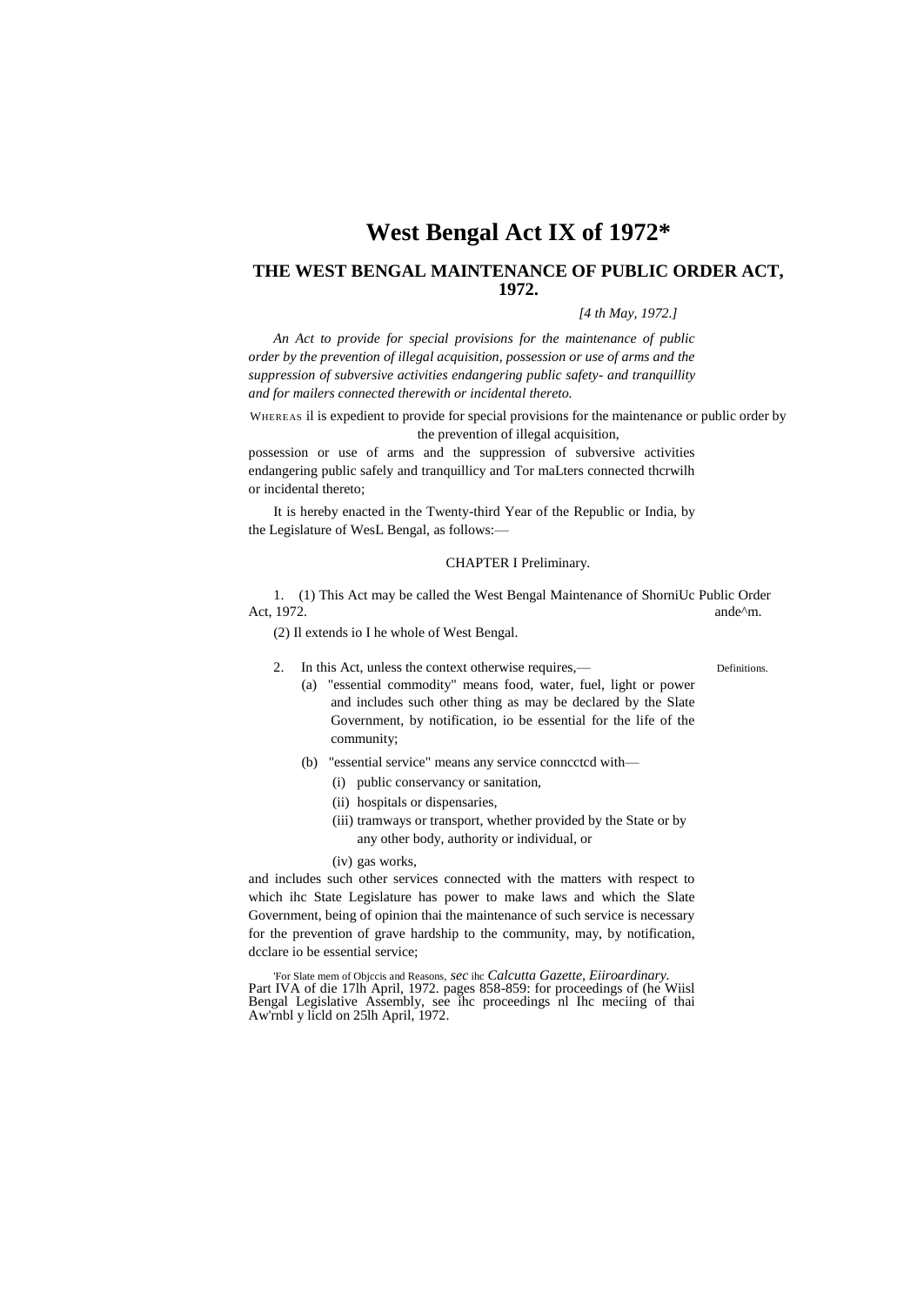*(Chapter I.—Preliminary.—Sections 3-5.)*

- (c) "notified" and "notification" mean notified and notification respectively in the *Official Gazelle;*
- (d) "prescribed" means prescribed by any rule or order made under this Act;
- (c) "protected place" means a place declared under section 6 to be a protected place;
- (0 "public servant" includes any public servant as defined in the Indian Penal Code and any servant of any local authority 45 of i860, and any person engaged in any employment or class of employment which the State Government may, from time to lime, declare to be employment or class of employment essential to the life of the community;
- (g) "subversive act" means any act which is intended, or is likely,—
	- (i) to endanger public safely and tranquillity,
		- (ii) to organise, further or help the illegal acquisition,
			- possession or use of—
			- (a) arms, ammunition or military stores as defined in
				- the Arms Act, 1959; 54 of 1959.
					-
			- (b) explosive substances as defined in the Explosive Substances Act, 1908, or corrosive substances; 6oN908,
		- (iii) to commit an offcnce or raiding under this Act or to further or help the commission thereof.

3. The provisions of this Act and of any orders made thereunder shall have effect notwithstanding anything inconsistent therewith contained in any other law for the time being in force or in any instrument having effect by virtue of any such law.

4. No prohibition, restriction or disability imposed by or under this Act, unless otherwise expressly provided by an order made by the State Government or by an officer specially authorised by the State Government in this behalf, shall apply to anything done by, or under the direction of, any public servant acting in the course or his duty as such public servant.

Noncom plia/icc wih ihc provisions i>f [he Act or any orders made thereunder.

Effcci of the provisions of the Ac I when in cordis Lent with other law. Saving.

> 5, If any person to whom any provision of this Act relates or to whom any order made in pursuance of any such provision is addressed or relates or who is in occupation, possession or control of any land, building, vehicle, vessel or other thing to which such provision relates, or in respect of which such order is made, fails without lawful authority or excuse, himself, or in respect of any land, building, vehicle, vessel or other thing of which he is in occupation, possession or control, to comply with such provision or order, he shall be deemed to have contravened such provision or order.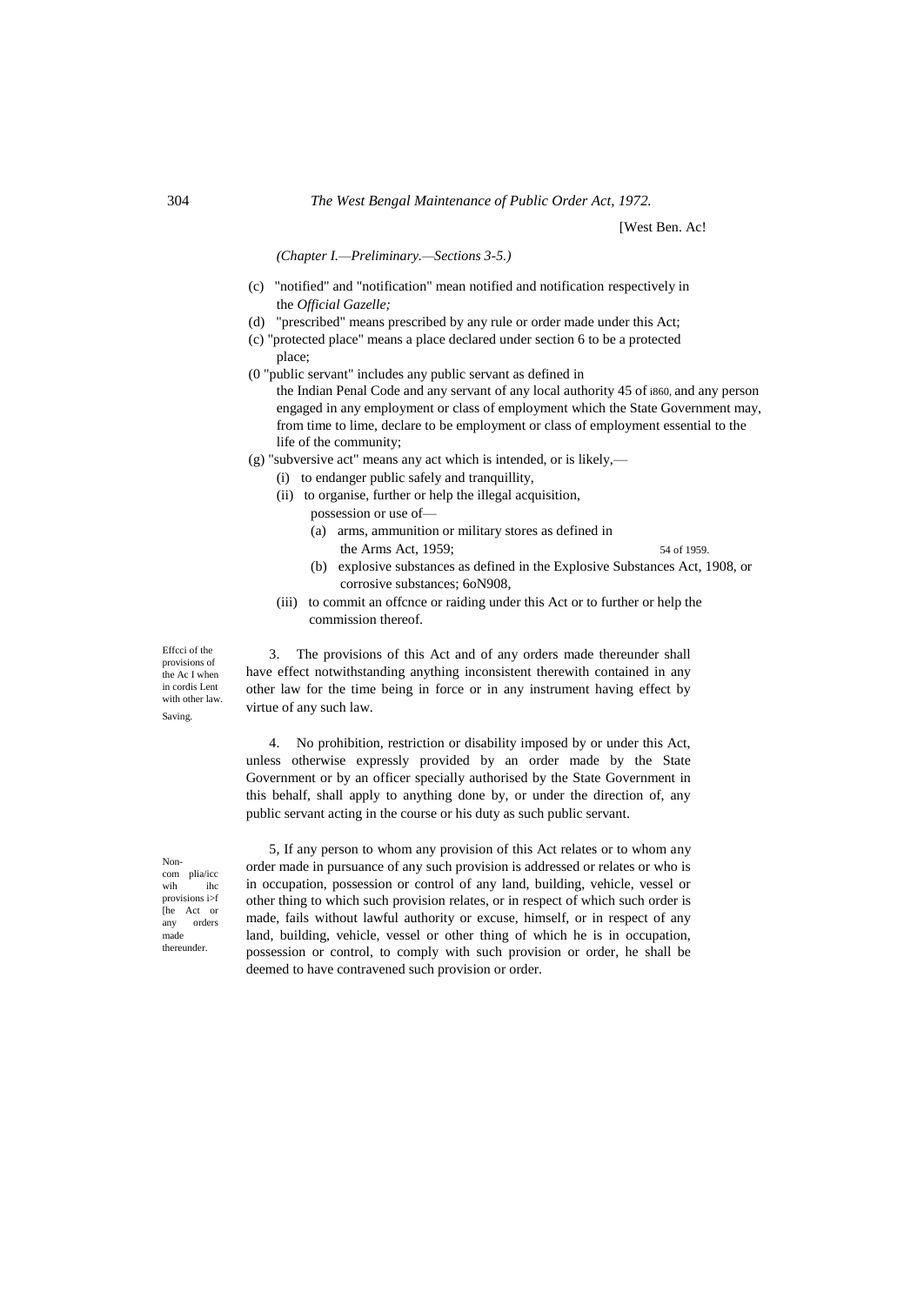305 *The West Bengal Maintenance of Public Order Act, 1972.*

#### *(Chapter II.—Access to certain places.—Sections 6, 7.)*

#### CHAPTER II ""

#### Act ess lo ccrtain places.

6. (I) If as respecis any place or class of places Ihe Slate Government Proiccicd considers it necessary or expedient in ihe public interest or in the interest the safely and security of such place or class of places thai special precautions should be taken to prevent the entry of unauthorised persons,

ihe Slate Government may by order declare thai place, or, as the case may be, every place of ihai class lo be a protected place; and thereupon, for so long as ihe order is in force, such place or every placc of such class,

as ihe case may be, shall be a protected place for the purposes of this Act.

(2) No person shall, without ihe permission of the State Government or of any person in authority connected with the protected placc duly authorised by the Stale Government in this behair or of the District Magistrate or of the Sub-Divisional Magistrate having jurisdiction, enter,

or be on or in, or pass over, any protected place and no person shall loiter in Ihe vicinity of any such place.

(3) Where in pursuance or sub-section (2) any person is granted permission to enter, or to be on or in, or to pass over, a protected place,

that person shall, while acting under such permission, comply with such orders for regulating his conduct as may be given by the authority which granted the permission.

(4) Any police officer, or any other person authorised in this behalf by ihe State Government, may search any person entering or seeking to enter, or being on or in, or leaving, a protected place and any vehicle,

vessel, animal or article brought in by such person and may, for the purpose of the search, detain such person, vehicle, vessel, animal or article:

Provided that no woman shall be searched in pursuance of this subsection except by a woman.

(5) If any person contravenes any provision of this section, then,

without prejudice lo any other proceedings which may be taken against him, he may be removed iherefrom by any police officer or by any other person authorised in this behalf by the State Government.

(6) If any person contravenes any of the provisions of this section, he shall be punishable with imprisonment for a term which may extend to three years, or with fine, or wiih both.

place,—Any person who effects or attempts to effect entry into a protected Forcing or place,—<br>
, , , guard,

- (a) by using, or threatening lo use, criminal force to any person posted Tor the purpose of protecling, or prcvcniing or controlling access to, such place, or
- (b) after taking precautions ID conccal his entry or atlempted entry from any such person,

shall be punishable with imprisonment Tor a term which may extend to five years, or with fine, or wilh both.

P<sup>a</sup>ccs. of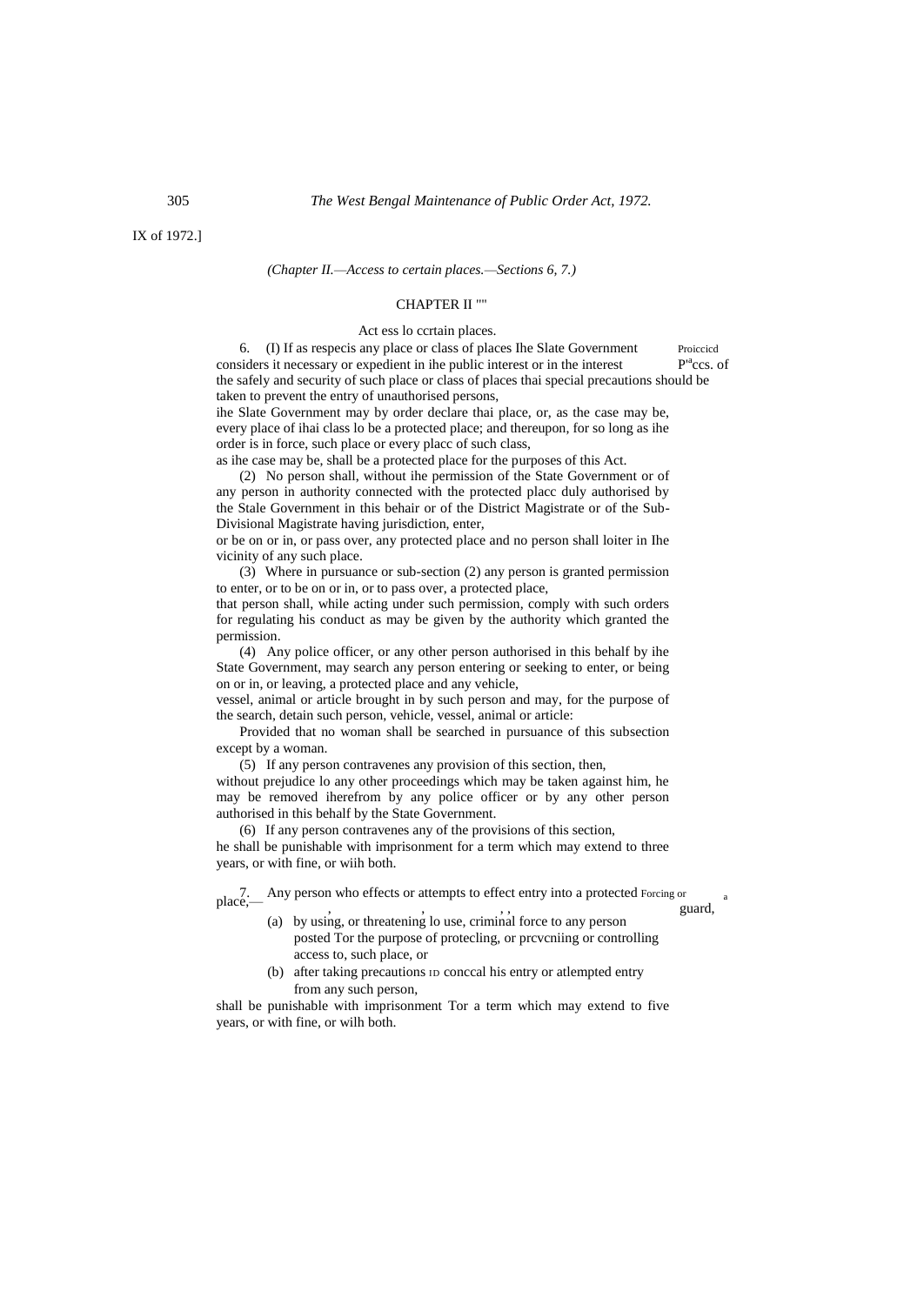*( Chapter III.—Prevention of subversive acts.—Sections 8, 9.)*

## <sup>11</sup> CHAPTER III

#### Prevention of subversive acts.

Sabotage. 8. (1) No person shall do any act will intent to injurously affect, whether by impairing the efficiency or impeding the working of anything or in any other manner whatsoever, or to cause destruction of or damage to,—

- (a) any building, vehicle, machinery, apparatus or other property used or intended to be used, for the purpose of Government or any focal authority or any Corporation owned or controlled by Government;
- (b) any railway (as defined in the Indian Railways Act, 1890), 9of]890. aerial ropeway (as defined in the Bengal Aerial Ropeways Act, 1923), tramway, road, canal, canal embankments, protective bunds, sluice-gates, lockgates, bridge, culvert, ' causeway, port, dockyard, lighthouse, aerodrome (as defined in the Aircraft Act, 1934), air-field, air-strip or any installation  $2^{2.0 \text{fm}1934}$ thereon or any telegraph line or post (as defined in the Indian Telegraph Act, 1885); 13 of 1885.

- (c) any rolling stock of a railway or tramway or any vehicle of a State or private transport service or any vessel or aircraft;
- (d) any building or other property used in connection with the production, distribution or supply of any essential commodity or maintenance, of any essential service, any sewage works, mine or factory;
- (e) any prohibited place as defined in sub-section (7) of section 2 of the Official Secrets Act, 1923. i9ofl923

(2) The provisions of sub-section (1) shall apply in relation to any omission on the part of a person to do anything which he is under a duty imposed on him by any law or an order of any competent authority to do, as they apply to the doing of any act by a person.

(3) If any person contravenes any of the provisions of this section, he shall be punishable with imprisonment for a term which may extend to seven years, or with fine, or with botli.

Penally for subversive acts.

9. If any person commits any subversive act, he shall be punishable with imprisonment for a term which may extend to ten years, or with fine, or with both.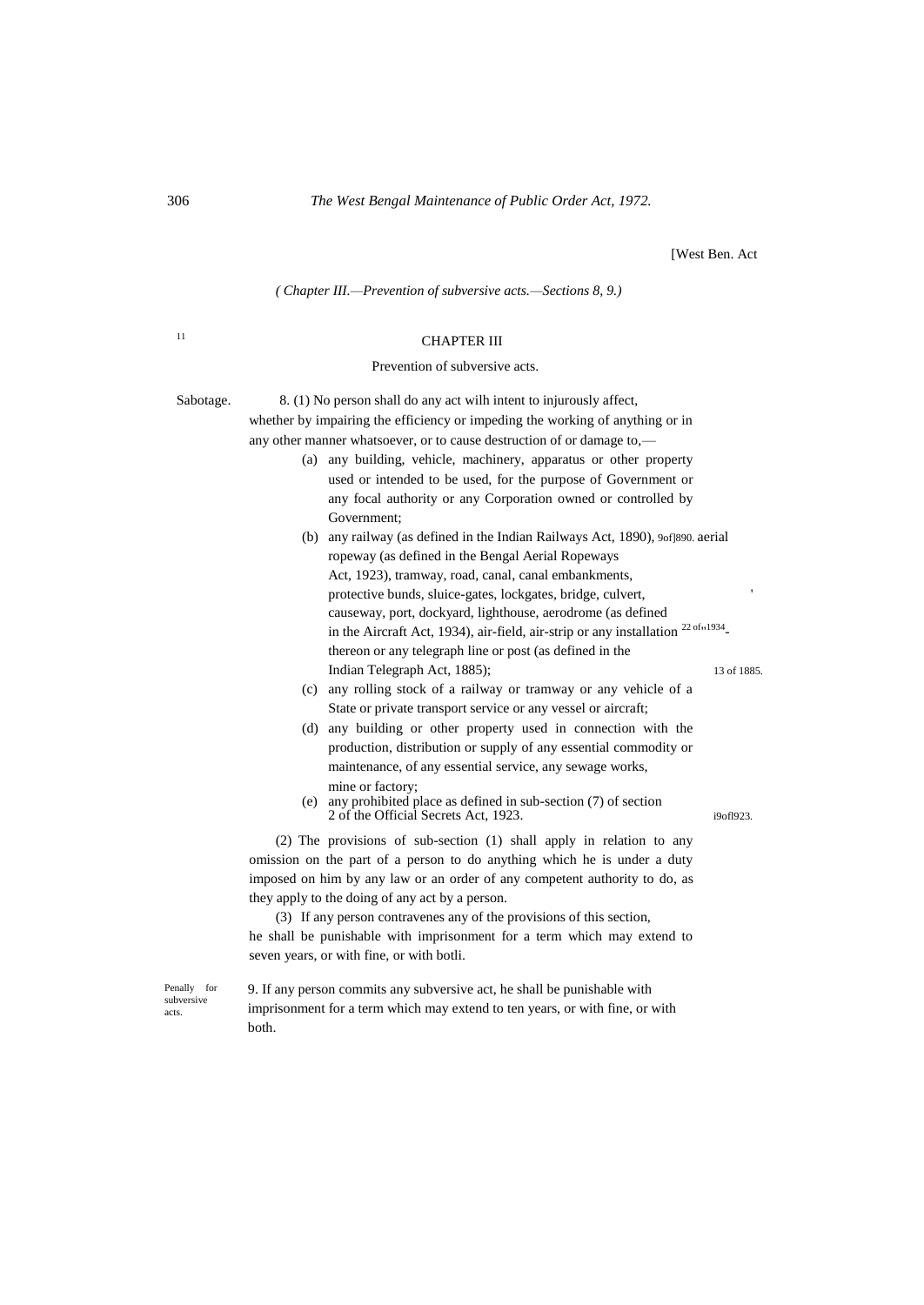IX of 1972.]

#### *(Chapter IV.—Public Safely and Order.—Sections JO- /3.)*

#### CHAPTER IV Public Safety and Order.

10. Any person who carries on his person or knowingly has in his possession or under his control any arms, ammunition or military stores 54of 1959. as defined in Lhe Arms Act, 1959, or explosive substances as defined G of I9DH. in [he Explosive Substances Act, 1908. or corrosive substance, under such circumstances as to give rise to a reasonable suspicion that he does not carry it on his person or

Punishment for carrying possessing any corrosivc subs lancc.

have it in his possession or under his control for a lawful object, shall, unless he can show that he was carrying it on ' his person or that he had it in his possession or under his control for a lawful object, be punishable with imprisonment for a term which may extend to seven years, lo which fine may be added.

11. Whoever commits dacoity, robbery, theft, or theft in a building, vessel or vehicle or criminal misappropriation, if the commission of such offence takes place,—

- (a) during a riot or any disturbance of the .public peace at or in the neighbourhood of the riot, or the place at which such disturbance of the public peace occurs, or
- (b) in any area in which a riot or disturbance of the public peace has occurred and before law and order has been completely restored in such area, or
- (c) in such circumstances that a person whose property is stolen or criminally misappropriated is not as a consequence of rioting or any other disturbance of the public peace, present or able to protect such property,

is said to commit the offcnce of looting.

*12.* Whoever comits mischief by fire or any explosive substance on any property of Government or any local authority or of any corporation owned or controlled by Government or of any educational establishment is said to commit the offence of raiding.

45 of 1S60.

*Explanation.*—In this section, "mischief has the meaning assigned to it in section 425 of the Indian Penal Code.

13. Any police officer may use such force as may be necessary in order to stop the commission of the offence of looting or raiding within his view.

Definition of raiding.

Definition of looting.

Use or force [o stop tooling or raiding.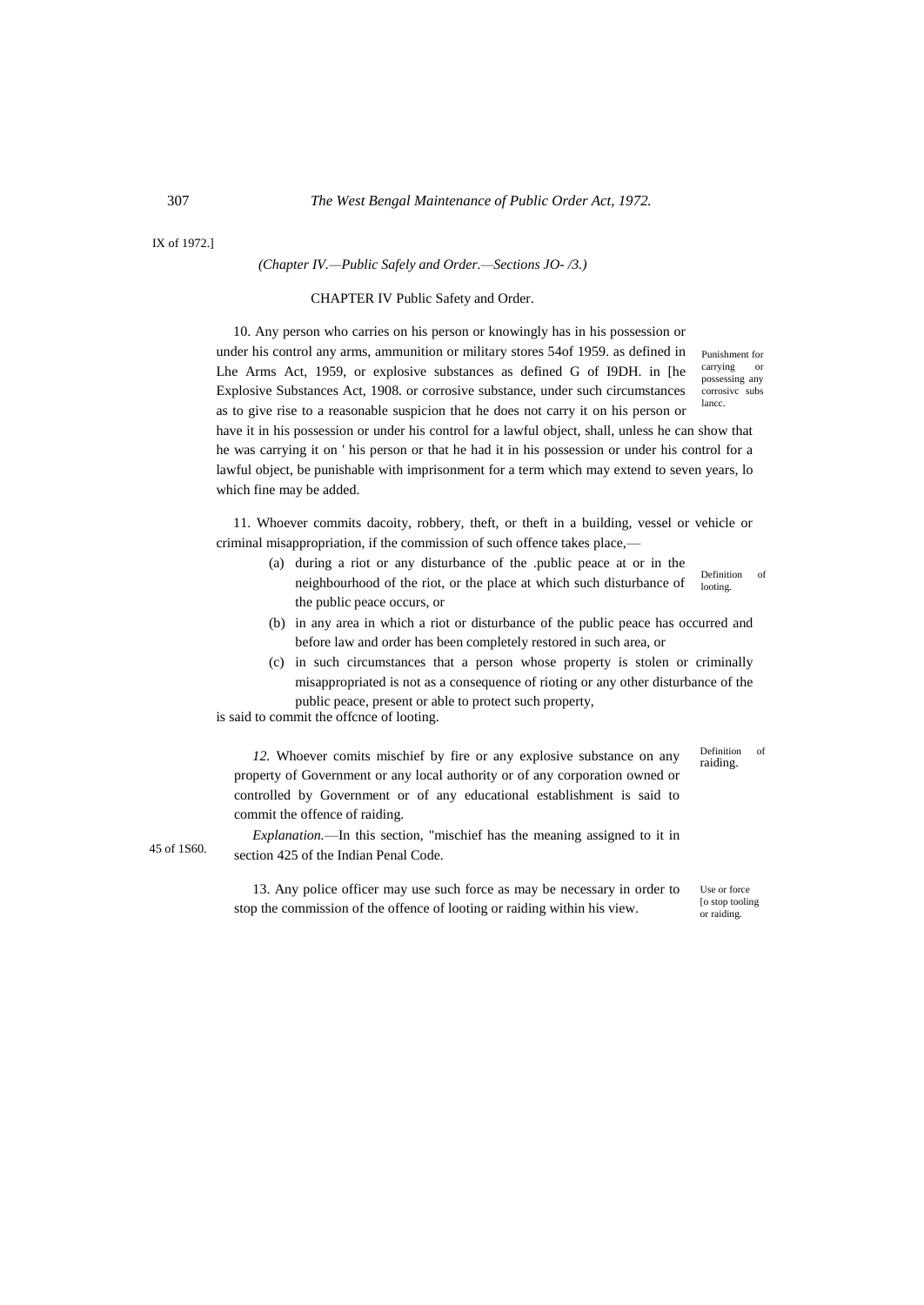#### *(Chapter IV.—Public Safety and Order.—Sections 14, 15.— Chapter V.—Miscellaneous Provisions,—Section 16.)*

In the Code of Criminal Procedure, 1898,— 5ofiB98.

Amendment J4\_ of Che Code ' □f Cri mi ii a 1 Procedure, 1898.

(a) in sections 127 and 128, for the words "officer in charge of a police-station", [he words "any police officer pbove the rank of Assistant Sub-Inspector of Police" shall be substituted;

(b) in section 497, in sub-section (1), for die portion beginning with "if there appear reasonable grounds" and ending with "imprisonment for life", the words "unless the prosecution has been given a reasonable opportunity to oppose the application for such release, and where such application is opposed by the prosecution, unless the Court is satisfied that there are reasonable grounds for believing that he is not guilty of any offence punishable with death or imprisonment for lire or imprisonment for a term of seven years or more" shall be substituted.

Power lo J5 Notwithstanding anything contained in the Code of Criminal re, 1898, any police office may, without an order from a Magistrate hout a warrant, arrest any person who is reasonably suspected ig committed any offence under this Act.

| arrest wlhoul<br>warrant. | Procedu<br>and will<br>of havin                                                                                                                                                                                                                                                                                                                                           | <b>CHAPTER V</b>                                                                                                                                                                                                                      |
|---------------------------|---------------------------------------------------------------------------------------------------------------------------------------------------------------------------------------------------------------------------------------------------------------------------------------------------------------------------------------------------------------------------|---------------------------------------------------------------------------------------------------------------------------------------------------------------------------------------------------------------------------------------|
|                           |                                                                                                                                                                                                                                                                                                                                                                           | Miscellaneous Provisions.                                                                                                                                                                                                             |
| Requisition-<br>mgof      |                                                                                                                                                                                                                                                                                                                                                                           | jf ; <sub>n</sub> (h <sub>c</sub> opinion of the Si ale Government, il is necessary<br>$-1. -$                                                                                                                                        |
|                           | prapeny, or expedient so to do for preventing or suppressing subversive acts or for<br>maintaining supplies and services essential to the life of the community,<br>it may by order in writing requisition any property, movable or immovable,<br>and may make such further orders as appear to it to be necessary or expedient<br>in connection with the requisitioning. |                                                                                                                                                                                                                                       |
|                           |                                                                                                                                                                                                                                                                                                                                                                           | (2) The Slate Government may use or deal with any properly requisitioned<br>under sub-section (1) in such manner as may appear to it to be expedient.                                                                                 |
|                           |                                                                                                                                                                                                                                                                                                                                                                           | (3) The Stale Government shall pay compensation for any property<br>requisitioned by il under sub-section (1), and ihe principles according to which<br>and ihe manner in which such compensation is to be determined and given shall |

agreement

be as follows:— (a) where Ihe amount of compensation can be fixed by agreement, it shall be paid within three months in accordance with such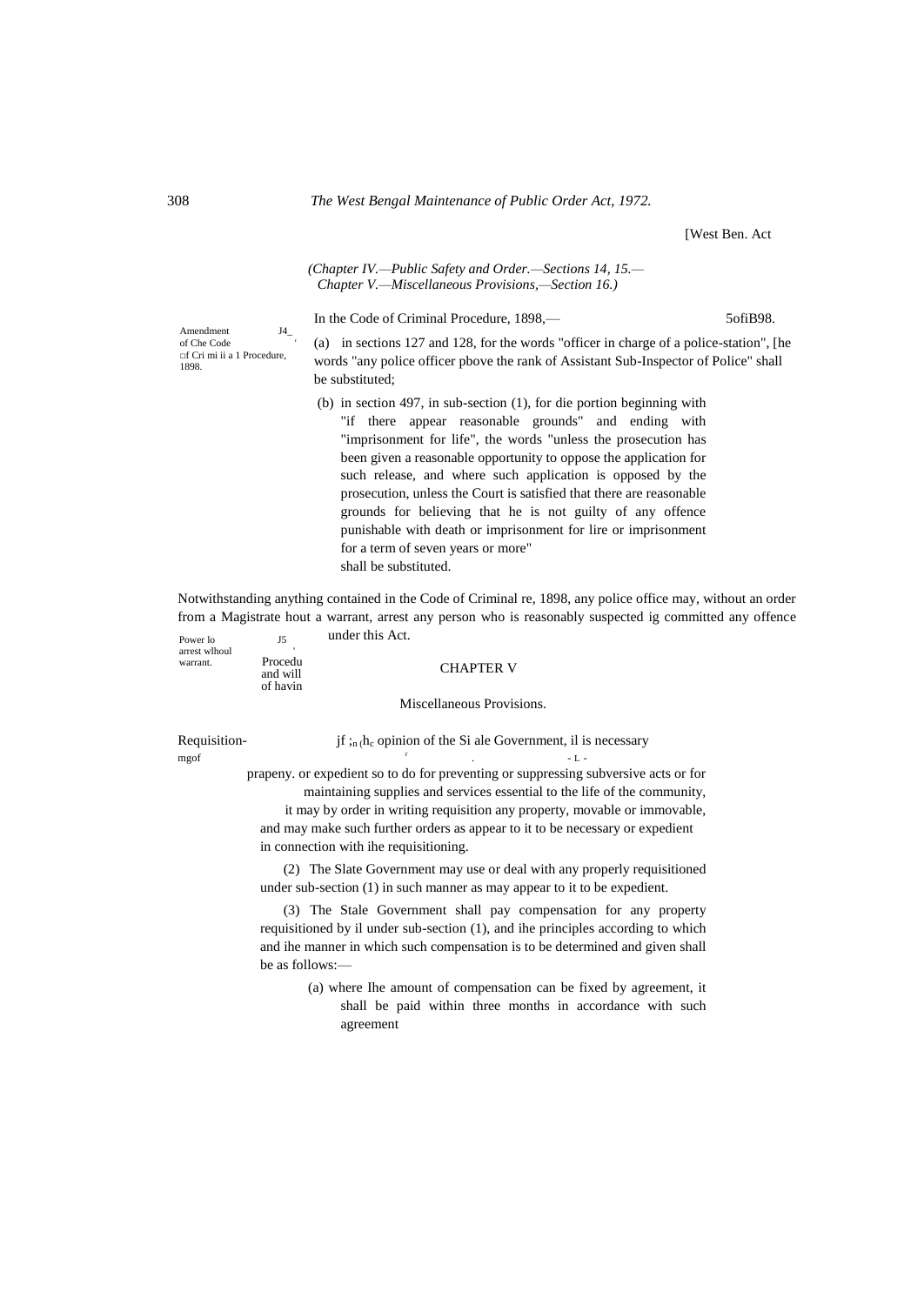IX or 1972.]

*(Chapter V.—Miscellaneous Provisions.—Section 16.)*

- (b) where no such agreement can be reached, the amount of compensation shall be such as an arbitrator appointed in this behalf by the State Government may award: Provided that in the case of immovable property, the arbitrator shall be a District Judge or an Additional District Judge;
- (c) in awarding the amount of compensation, the arbirator shall have regard lo the pecuniary loss attributable lo the requisition and lo any other circumstances which he considers to be jusi and proper;
- (d) in Ihe case of immovable property, ihe Stale Government may, in any particular case, nominate a person having expert knowledge as lo the nature of the property requisitioned to assist the arbitrator and where such nomination is made, Ihe person to be compensated may also nominate another person for the said purpose;
- (e) an appeal shall lie to the High Court against an award of Ihe arbitrator except in cases where ihe amount of compensation awarded does not exceed five thousand rupees in lump or in the case or an amount payable periodically, two hundred and fifty rupees per mensem;
- (f) in case of movable property, where, immediately before the requisition, Ihe property was by virtue of a hire-purchase agreement in the possession of a person other than the owner, the total compensation payable in respect of the requisition shall be apportioned between that person and the owner and in default of agreement, in such manner as the arbitrator referred lo in clause (b) may decide to be just and proper;
- (g) ihe amount awarded as compensation by the arbitrator or ordered to be paid by the High Court on appeal in cases coming under clause (e) shall be paid wilhin three months of the dale of ihe award or order made by the arbitrator or the High Court;
- (h) save as provided in this sub-section and in any rules made under section 24, nothing in any other law for Ihe lime being in force shall apply to an arbitration under this subsection.

(4) Where any immovable property requisitioned under sub-section (I) is lo be released from requisition, ihe State Government may, after making such inquiry, if any, as it considers necessary, specify by order in writing thepe'srson who appears to the State Government to be entitled to the possession of such properly: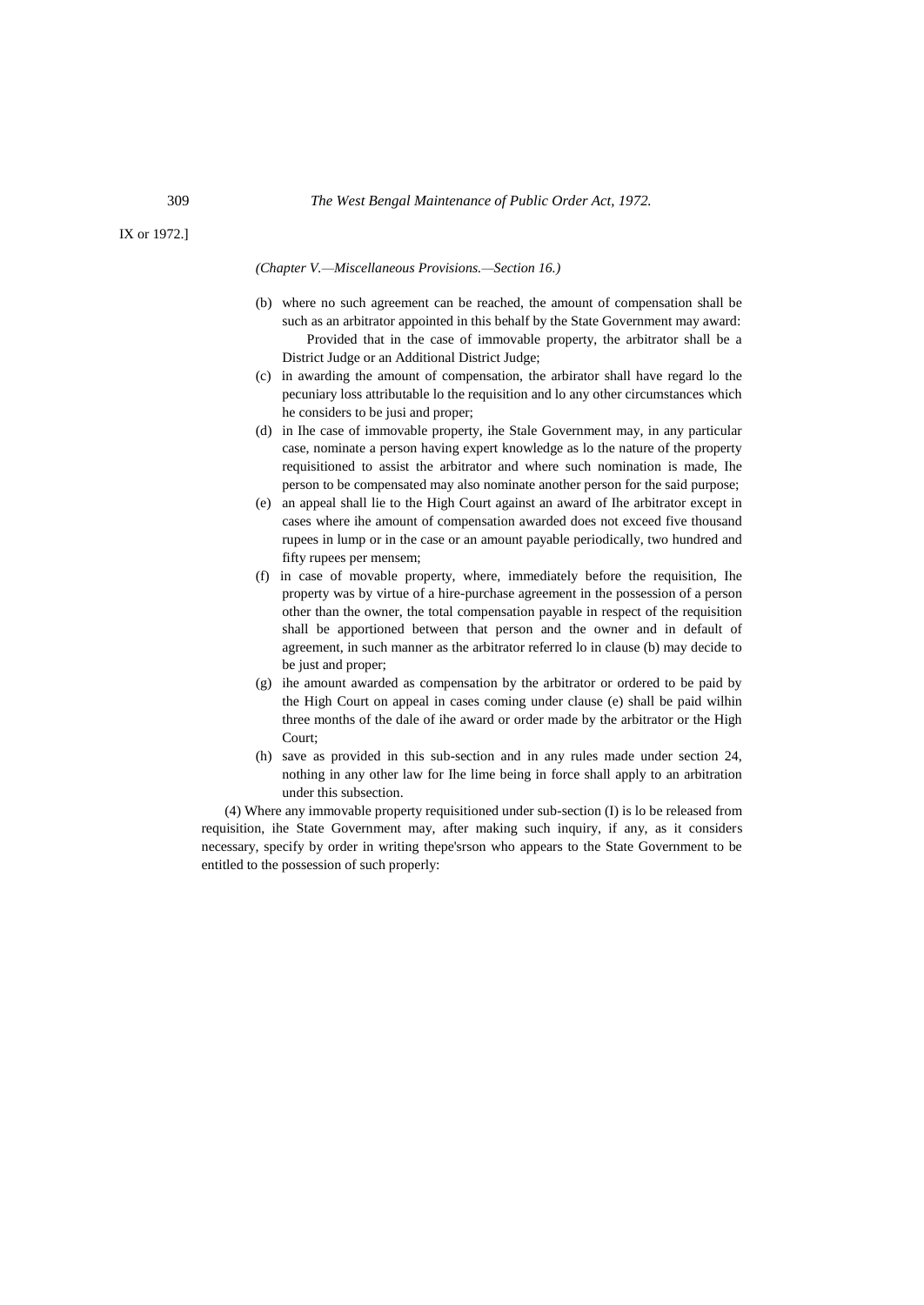#### *CChapter V.—Miscellaneous Provisions.—Section 16.)*

(5) The delivery of possession of [he immovable property requisitioned under subsection (1) [o [he person specified in an order made under sub-section (4) shall be a full discharge of the Stale Government from all liability in respect of such delivery, but shall not prejudice any rights in respect of such property which any other person may be entitled by due process of law to enforce against the person to whom possession of such property is so delivered.

(6) Where Ihe person io whom possession of any immovable property requisitioned under sub-section (1) is to be given cannot be found or is not readily ascertainable or has no agent or other person empowered to accept delivery on his behalf, the State Government shall cause a nouce declaring that such property is released from requisition [o be affixed on some conspicuous part of such property and publish the notice in the *Official Gazette.*

(7) When a notice referred to in sub-section (6) is published in the *Official Gazette,* the immovable property specified in such notice shall cease to be subject to requisition on and from the dale of such publication and be deemed lo have been delivered to the person entitled to the possession thereof; and the Stale Government shall not be liable for any compensation or other claim in respect of such property for any period after the said date.

(8) (a) Where any immovable property requisitioned under subsection (1) is released from requisition, compensation shall also be paid in respect of any damage done during ihe period of requisition to such property other than what may have been sustained by normal wear and tear or by natural causes.

(b) When the amount of such compensation can be fixed by agreement, it shall be paid in accordance with such agreement; where no such agreement can be reached, the mailer shall be referred to an arbitrator and thereupon the provisions of sub-section (3) which are applicable to immovable property shall, as far as may be, apply.

(9) The State Government may, with a view to requisitioning any properly under subsection  $(1)$ , by order,—

- (a) require any person to fumish lo such authority as may be specified in the order such information in his possession relating to the property as may be so specified;
- (b) direct that the owner, occupier or person in possession of the property shall not without Ihe permission of the State Governmentdispose of it or where the properly is a building,

structurally alter it or where the property is movable, remove it from the premises in which it is kept till the expiry of such reasonable period as may be specified in the order.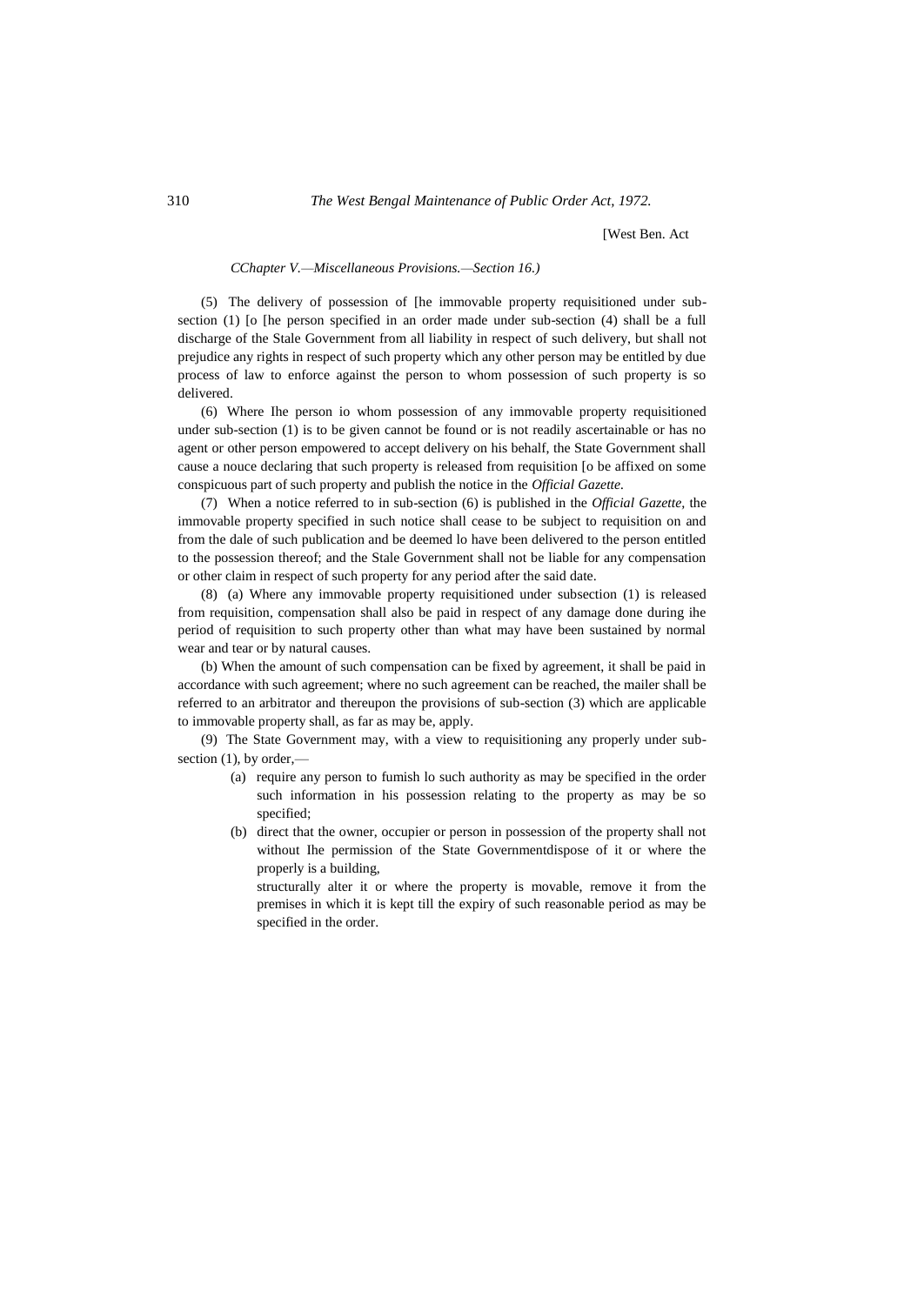IX of 1972.]

*(Chapter V.—Miscellaneous Provisions. —Section 17.)*

(JO) (a) The Slate Government may, within [flirty days from ihe dale on which possession of any property, requisitioned under sub-section (1), is taken by it, by order in writing, require ihe owner of such property to execute such repairs therein as may be necessary [o restore such property lo the same condition in which it was immediately before the date on which ihe order under sub-section (1) was made.

(b) If the owner fails to execute or complete such repairs within the time specified, the Slate Government may cause such repairs to be execulcd or completed and the cost thereof shall be recoverable from the owner as if it were an arrear of land revenue.

(c) The State Government may, without prejudice to any other mode of recovery, deduct the cost referred to in clause (b) or any part thereof from the compensation payable lo the owner under sub-scction (3).

(11) Without prejudice to any powers otherwise coferred by this Act, any person authorised in this behalf by the State Government may enter any premises between sunrise and sunset and inspect such premises and any property therein or thereon for the purpose of determining whether,

and, if so, in what manner, an order under this section should be made in relation to such premises or property, or with a view to securing compliance wilh any order made under this section.

(12) If any person contravenes any order made under this section, he shall be punishable with imprisonment for a term which may extend to three years, or with fine, or wilh both.

17. (1) Save as otherwise expressly provided in this Act, every Publication authority, officer or person who makes any order in writing in pursuance ofnoiiccs. of any provision thereof shall publish or serve or cause to be served notice or such order in such manner as may be provided in rules made in this behalf.

(2) Where this Act empowers an authority, officer or person to lake action by notified order, the provisions of sub-section (1) shall not apply in relation to such order.

(3) If in the course of any judicial proceedings, a question arises whether a person was duly informed of an order made in pursuance of any provision of this Act, compliance wilh sub-section (I), or in a case to which sub-section (2) applies, the notification of the order, shall be conclusive proof that he was so informed, but a failure to comply with sub-section (1)—

- (i) shall not preclude proor by other means that he had information of the order; and
- (ii) shall not affect ihe validity of the order.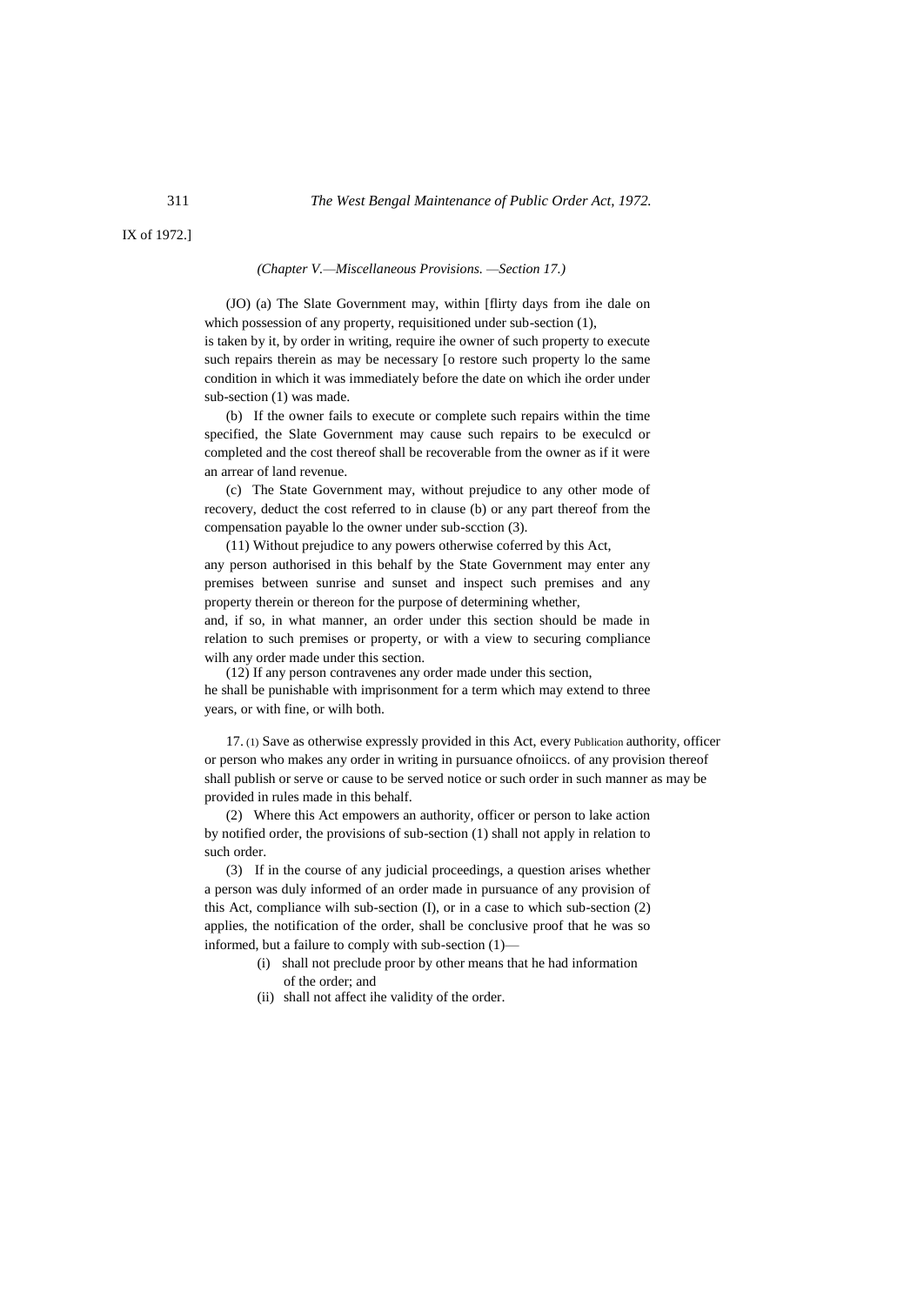*(Chapter VI.—Supplementary and Procedural.—Seer ions 18, 19.)*

#### CHAPTER VI Supplementary and Procedural

18. Any person who attempts to contravene, or abets, or attempts lo abet, or does any act preparatory lo, a contravention of, any of the provisions of Ihis Act or of any order made (hereunder shall be deemed to have contravened iliat

provision or, as the case may be, that order.

Aucinpis, eic,, to contravene the provisions of ihc Ac l.

Special provision Tor searches.

19. (1) I n a ny area i n w h ich 111 e S late G o vern me n t, as a consequence of apprehended danger to the public in such area, notifies in the *Official Gazette* in this behalf, any police officer may in any road, street, alley, public place, or open space, stop and search any person in such area for the purpse of ascertaining whether such person is carrying, in contravention of any Jaw for the time being in force, any explosive or corrosive substance or liquid or any weapon of offence or any article which may be used as a weapon of offence and may seize any such subslancc or liquid together with its container, if any, or any such weapon or article discovered during such search:

Provided that every such search shall be made with due regard to decency and that no woman shall be searched excepL by a woman.

(2) Any police officer authorised in this behalf by general or special order of a Deputy Commissioner of Police in Calcutta and the Superintendent of Police elsewhere, may enter and search any place, vessel, vehicle, aircraft or animal and, for that purpose, slop any vessel, vehicle, aircraft or animal and may seize any commodity, article or thing (including any vessel, vehicle, aircraft or animal) which, he has reason to velieve. has been, is being or is about io be, used for comilting any subversive act.

*Explanation.*—In this sub-seciion "Calcutta" means the town of Calcutta as defined in section 3 of the Calcutta Police Act, 1866, together wilh the suburbs of Calcutta as defined by notification under section 1 of the Calcutta Suburban Policc Act, 1866.

(3) Anything seized under sub-section (1) shall be conveyed and any commodity, article or thing (including any vessel, vehicle, aircraft or animal) seized under sub-section (2) shall be reported, without delay before a Magistrate who may give such directions as to the temporary custody thereof as he may think fit, so, however, thai where no prosecution in respect thereof is instituted within a period, in his opinion, reasonable, the Magistrate may, subject lo the provision of any other law for the time being in force, give such orders as to the final disposal thereof as he deems expedient.

Ben. Aci IV OMS66.

Ben. Aci II of lHSfl.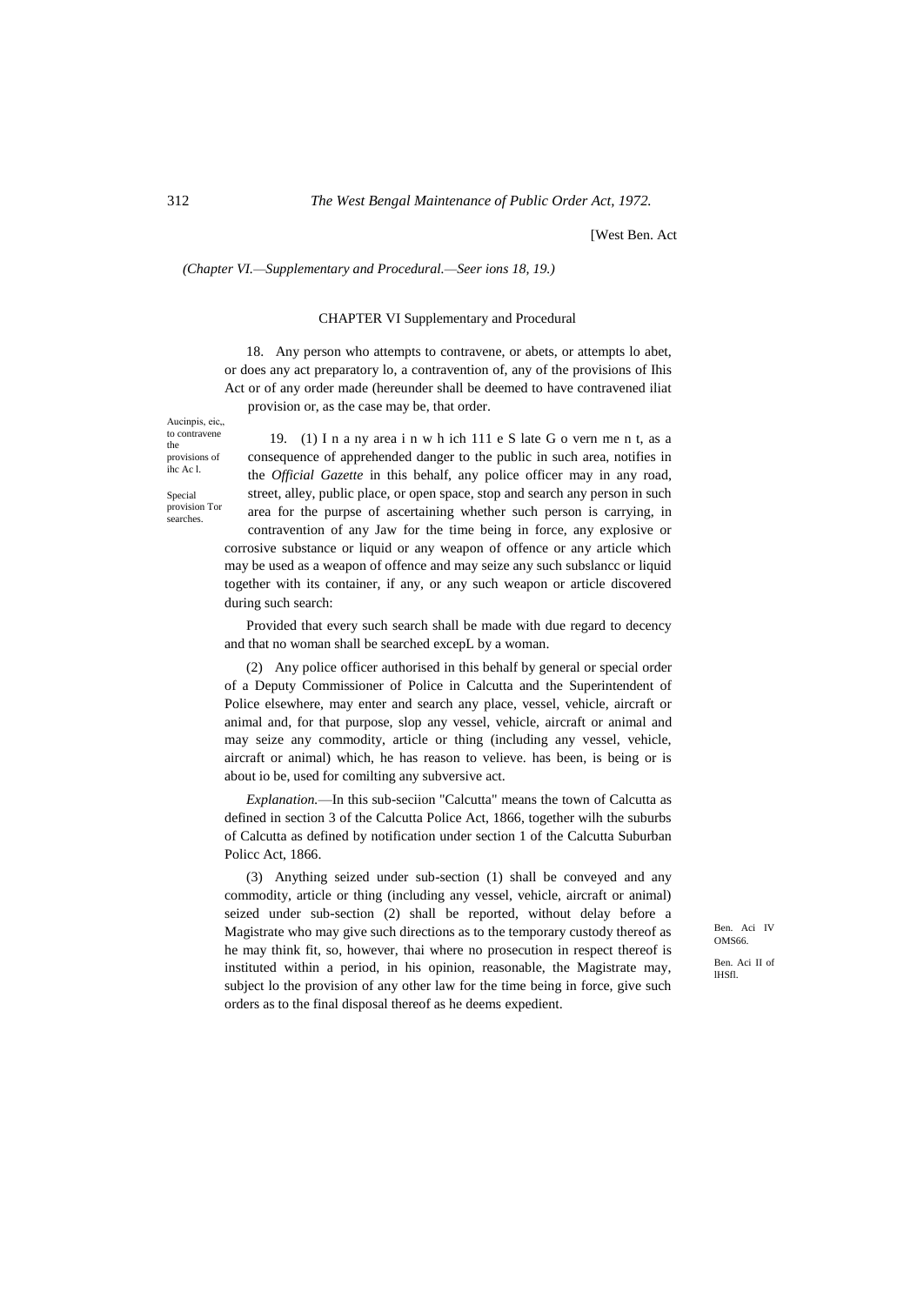IX of 1972.]

### *(Chapter VI.—Supplementary and Procedural.—Sections 20-23.)*

20. (1) No Court shall take cognizance of any alleged contravention of the provisions of this Act or of any order made thereunder, except on a report in writing of the facts constituting such contravention, made by a public servant duly authorised by the State Government in this behalf.

(2) Proceedings in respect of a contravention of the provisions of this Act alleged to have been committed by any person may be taken before the appropriate Court having jurisdiction in the place where that person is for the lime being.

(3) Notwithstanding anything contained in Schedule II to the Code of Criminal Procedure, 1898, a contravention of the provisions of section 8 shall be triable by a Court of Session, a Presidency Magistrate or a Magistrate of the first class.

(4) Any Magistrate or bench of Magistrates empowered for the time being to try in a summary way the offences specified in sub-section (1) of section 260 of the Code of Criminal Procedure, 1898, may, if such Magistrate or bench of Magistrates thinks fit, on application in this behalf being made by the prosecution, try a contravention of such provision of this Act or any order made thereunder as the State Government may, by notified order, specify in this behalf in accordance with ihe provisions contained in sections 262 lo 265 of the said Code.

21. (1) No order made in exercise of any power conferred by or under this Act shall be called in question in any civil or criminal Court.

(2) Where any order purports to have been made and signed by any authority in exercise of any power conferred by or under this Act, a Court shall, within ihe meaning of ihe Indian Evidence Act, 1872, presume that such order was so made by that authority.

22. No suit, prosecution or other legal proceeding shall lie against Government or any person for anything which is in good faith done or intended to be done in pursuance of ihis Act or any order made thereunder.

23. The Slate Government may, by notified order, direct that any power or duty which is conferred or imposed by any provision of ihis Act upon Ihe State Government shall, in such circumstances and under such conditions, if any, as may be specified in the direction, be exercised or discharged in Calcutta, also by the Commissioner of Police, the First Land Acquisition Collector or the Second Land Acquisition Collector, and elsewhere, also by the District Magistrate, and Additional District Magistrate or a Special Land Acquisition Officer.

*Explanation.*—In this section "Calcutta" has the same meaning as in subsection (2) of section 19.

Cognizance of con (invention of Uie provisions of the Act or orders made thereunder.

Saving as to orders.

Protection or action taken under the Act.

Delegation of powers and duties of the Stfte **Government**